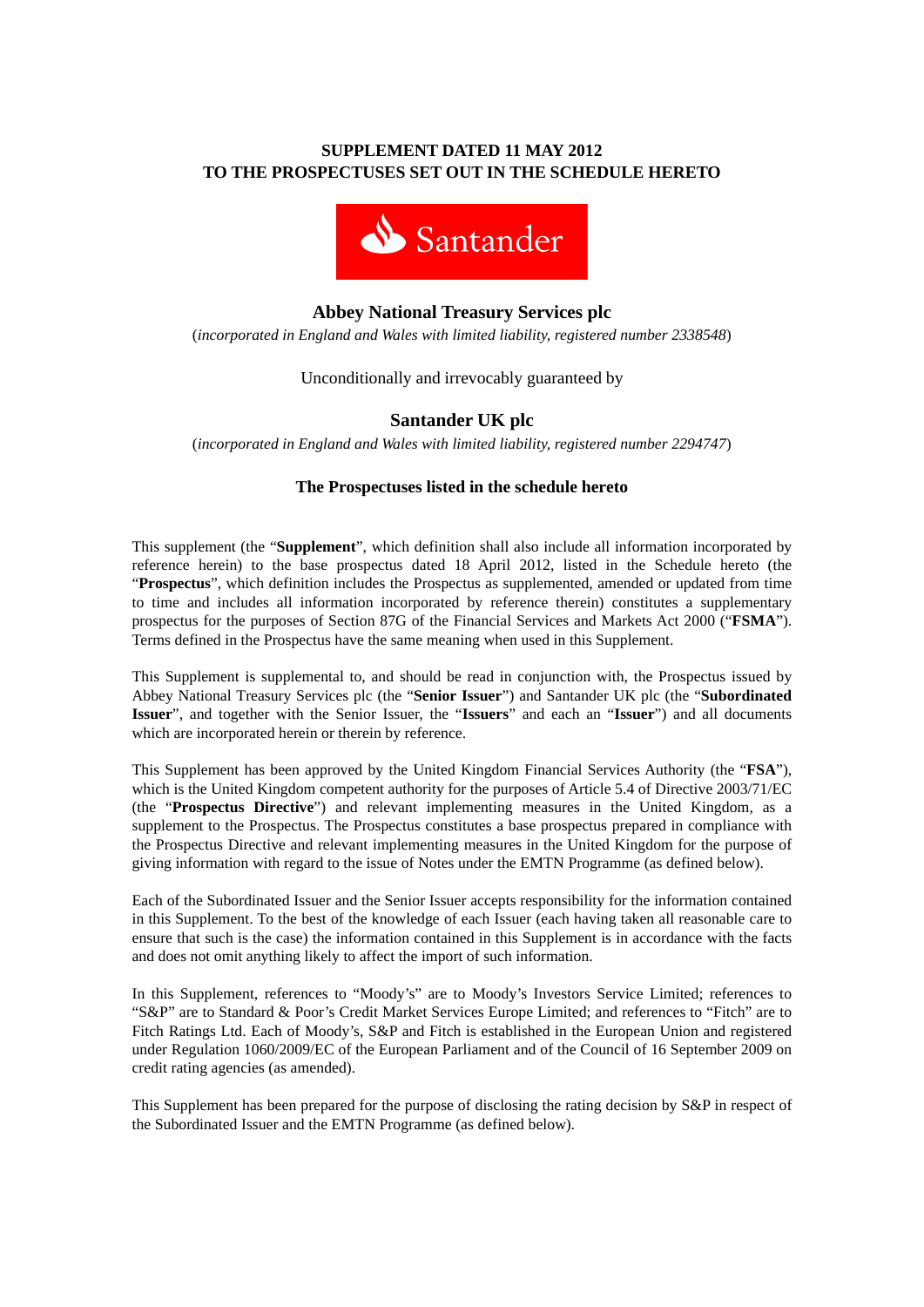#### **CREDIT RATING OF THE SUBORDINATED ISSUER**

On 30 April 2012, S&P announced that it has reduced the rating of the long-term obligations of the Subordinated Issuer by one notch from A+ to A (the "**S&PAnnouncement**").

As at the date of this Supplement, S&P has rated the EMTN Programme (as defined below) A (senior unsecured notes with a maturity of one year or more), A-1 (senior unsecured notes with a maturity of less than one year) and BBB (subordinated notes).

The ratings of (i) the short-term obligations of the Subordinated Issuer by S&P (ii) the long-term and short-term obligations of each Issuer by each of Moody's and Fitch, and (iii) the ratings of the EMTN Programme (as defined below) by each of Moody's and Fitch, remain unaffected by the S&P Announcement.

#### **GENERAL**

This Supplement will be published on the website of the London Stock Exchange.

To the extent that there is any inconsistency between (a) any statement in this Supplement or any statement incorporated by reference into the Prospectus by this Supplement, and (b) any other statement in or incorporated by reference in the Prospectus prior to the date of this Supplement, the statement in (a) above will prevail.

If any documents which are incorporated by reference themselves incorporate any information or other documents therein, either expressly or implicitly, such information or other documents will not form part of this Supplement or the Prospectus for the purposes of the Prospectus Directive except where such information or other documents are specifically incorporated by reference in, or attached to, this Supplement.

Any information contained in a document incorporated by reference in this Supplement which is not incorporated in, and which does not form part of, this Supplement is not relevant for investors or is contained elsewhere in this Supplement or the Prospectus to which this Supplement relates.

Save as disclosed in this Supplement and any supplement previously issued by either of the Issuers, there has been no other significant new factor, material mistake or inaccuracy relating to information included in the Prospectus since publication of the Prospectus.

Investors should be aware of their rights under Section 87Q(4) of the FSMA.

No person is or has been authorised by the Issuers or the Guarantor to give any information or to make any representation not contained in or not consistent with the Prospectus or this Supplement or any other information supplied in connection with the EMTN Programme (as defined below) or the Notes and, if given or made, such information or representation must not be relied upon as having been authorised by the Issuers, the Guarantor, any of the Dealers or the Trustee.

The date of this Supplement is 11 May 2012.